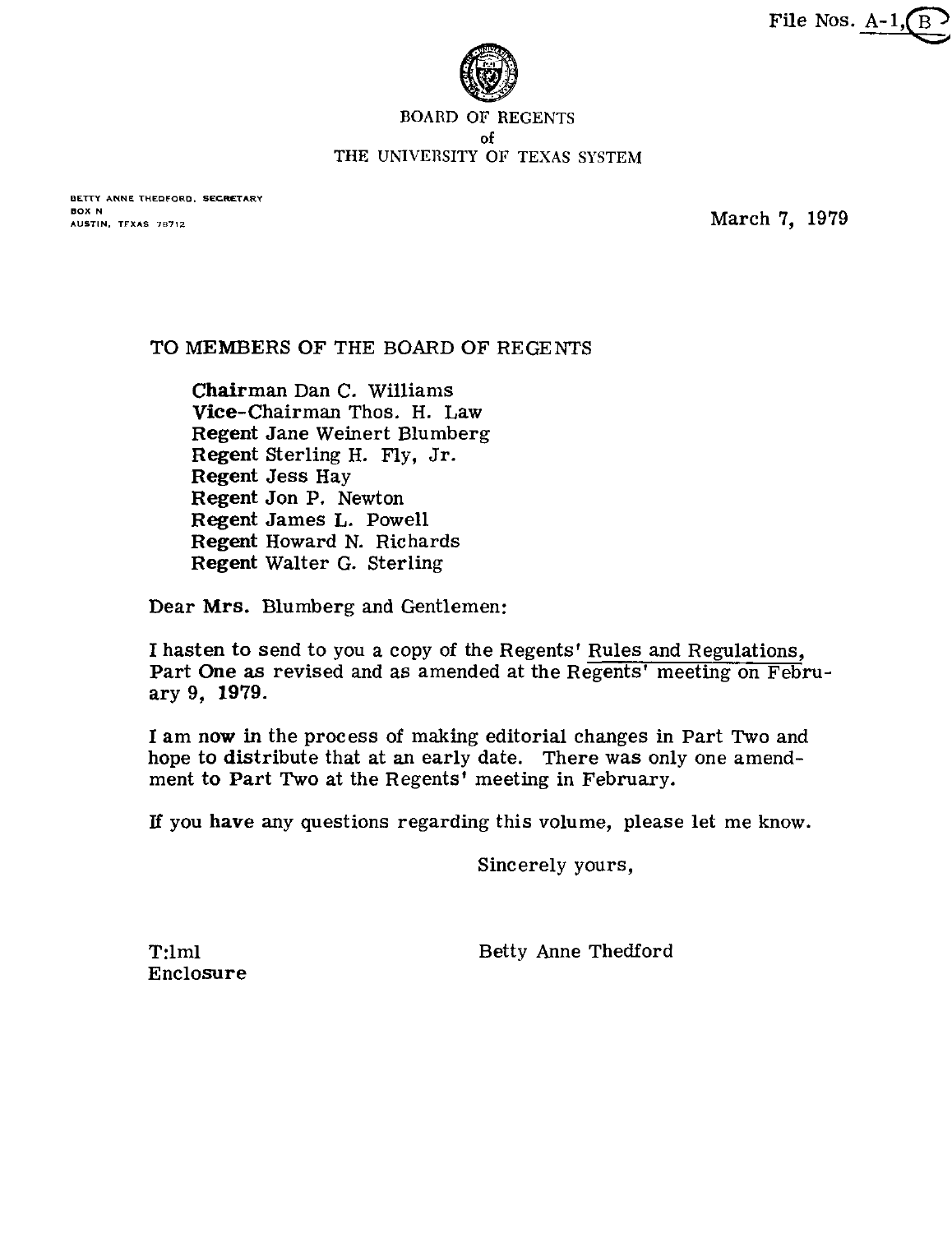

#### BOARD OF REGENTS of THE UNIVERSITY OF TEXAS SYSTEM

**BETIY ANNE THEDFORD, SECRETARY BOX N**<br>AUSTIN, TEXAS 7B712

**March 7, 1979** 

### TO MEMBERS OF THE BOARD OF REGENTS

Chairman Dan C. Williams Vice-chairman Thos. H. Law Regent Jane Weinert Blumberg Regent Sterling H. Fly, Jr. Regent Jess Hay Regent Jon P. Newton Regent James L. Powell Regent Howard N. Richards Regent Walter G. Sterling

Dear Mrs. Blumberg and Gentlemen:

I hasten to send to you a copy of the Regents' Rules and Regulations, Part One as revised and as amended at the Regents' meeting on February 9, 1979.

I am now in the process of making editorial changes in Part Two and hope to distribute that at an early date. There was only one amendment to Part Two at the Regents' meeting in February.

If you have any questions regarding this volume, please let me know.

Sincerely yours,

Betty Anne Thedford

T:lml Enclosure Xc: Dr. George Kozmetsky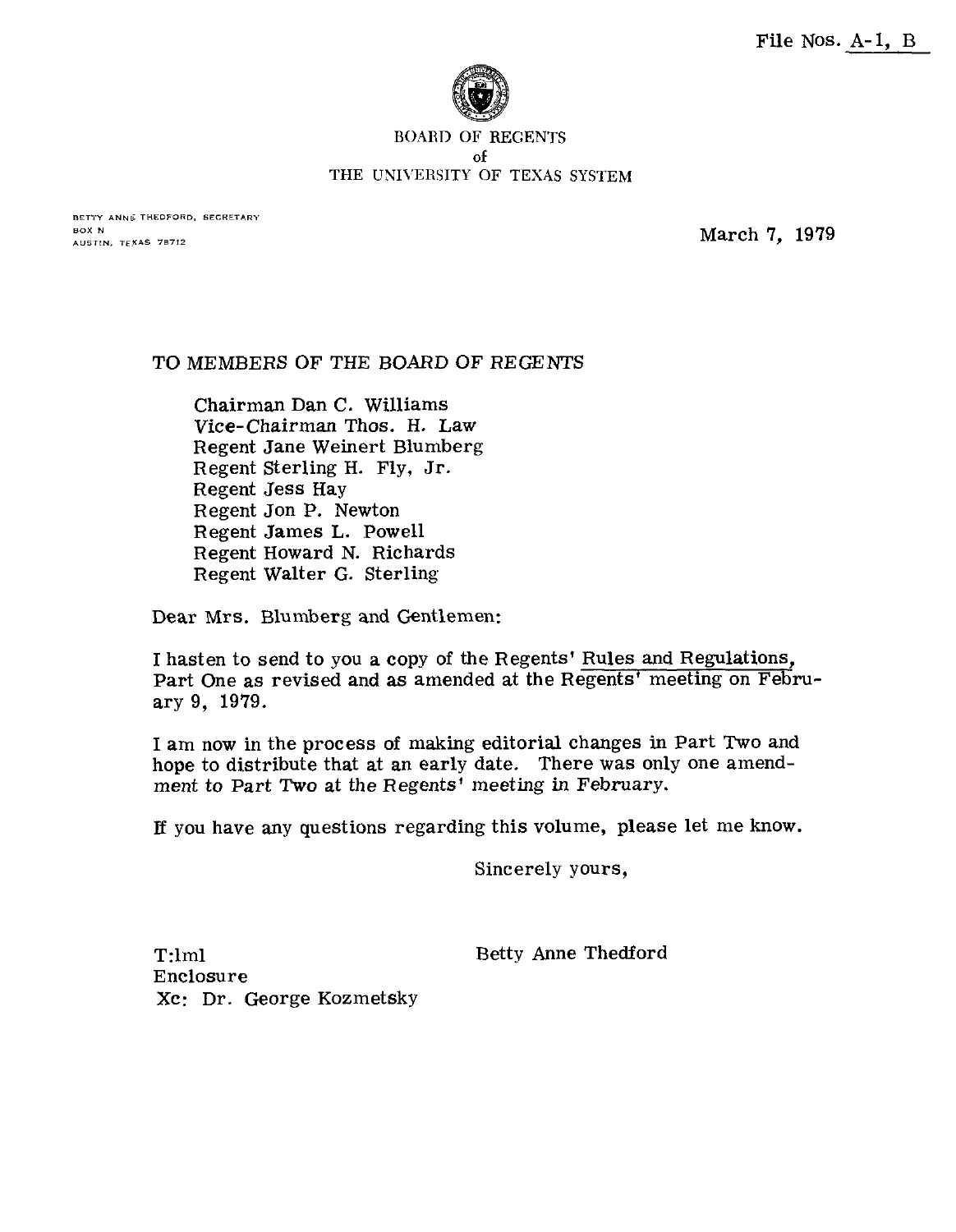



#### **BOARD OF REGENTS of THE UNIVERSITY** OF **TEXAS SYSTEM**

**BETTY ANNE THEOFORD. SECRETARY BOX H AUSTIN. TEXAS 78712** 

March 8, 1979

Mr. Thos. H. Law 2600 Fort Worth National Bank Building Fort Worth, Texas 76102

Dear Mr. Law:

I want to thank you very much for lending me your "marked" copy of the Regents' Rules and Regulations, Part One. It is returned in this package.

Also enclosed is a list of the editorial changes that we have made in this volume of the rules in addition to the substantive changes that are outlined in the Minutes of February 8-9, 1979. There still is a question in my mind about the following:

| Chapter I, Section 5.26                              | It is my opinion that all documents<br>signed by the Chairman of the Board<br>should be attested by the Secretary.<br>With that in mind, Sec. 5.26 does not<br>need "and requiring attestation" and<br>especially in view of Sec. 3.25. |
|------------------------------------------------------|-----------------------------------------------------------------------------------------------------------------------------------------------------------------------------------------------------------------------------------------|
| Chapter I, Section 7.13                              | This is not exactly the way we operate<br>now.                                                                                                                                                                                          |
| Chapter III, Section 1.83 $(g)$<br>Section $1.83(h)$ | Do you think the last words in both of<br>these sections would sound better if<br>we said "to any one of these titles?"                                                                                                                 |
| Chapter III, Section 3                               | We left this section as it was; however,<br>it is a rather long involved sentence.                                                                                                                                                      |
|                                                      | Sincerely yours.                                                                                                                                                                                                                        |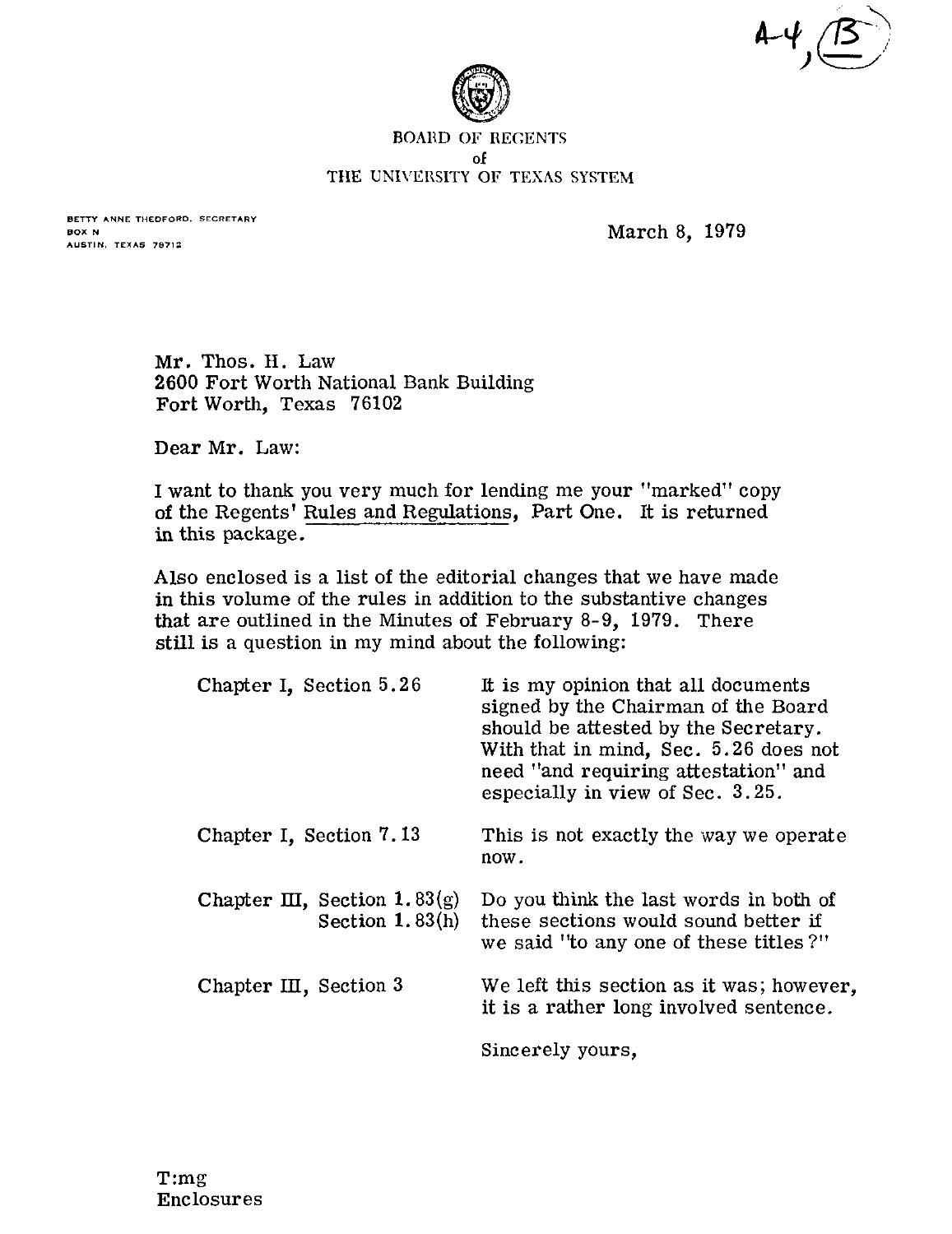# EDITORIAL CHANGES IN PART ONE OF REGENTS' RULES AND REGULATIONS

|                | vr           | REGENTS' RULES AND REGULATIONS                                                                                                                                                                                                                                  |
|----------------|--------------|-----------------------------------------------------------------------------------------------------------------------------------------------------------------------------------------------------------------------------------------------------------------|
| Chapter No.    | Section No.  |                                                                                                                                                                                                                                                                 |
| $*I$           | $\mathbf{1}$ | Parenthesis added to close phrase<br>(Tex. Civ. App., 1940, no writ history);                                                                                                                                                                                   |
| $\mathbf{H}^*$ | $\bf{2}$     | Underscored the word "Composition"                                                                                                                                                                                                                              |
| $\ast$ I       | 5.29         | Changed phrase "Secretary of the Board"<br>to read "Secretary to the Board"                                                                                                                                                                                     |
| I              | 7.11         | Changed the word "at" to "a" in the phrase<br>"either a standing or ad hoc basis to"                                                                                                                                                                            |
| $\ast$ I       | 7.192        | Changed the word "plan" to "plant" in the<br>phrase -- "all proposals for repairs and<br>remodeling of the physical plant which involve<br>proposed expenditures"                                                                                               |
| I              | 8.21         | Deleted capital "P" in the word "preceding"                                                                                                                                                                                                                     |
| $*I$           | 8.54         | Capitalized the "O" in "Office of the Chancellor"                                                                                                                                                                                                               |
| $*I$           | 9            | For consistency, added a period after<br>caption -- Executive Associate for Economic<br>Affairs.                                                                                                                                                                |
| $\mathbf{I}$   | 3.215        | Delete the word "upon" -- "Pursuant to<br>governing policies, recommending<br>to the Chancellor $[$ upon $]$ the annual<br>operating budget requests submitted by<br>each general academic institution."                                                        |
| $\mathbf{I}$   | 3.218        | The word "counsel" changed to "council"<br>in the phrase "Council of Academic<br>Institutions"                                                                                                                                                                  |
| *∐             | 3.414        | "non-academic" changed to nonacademic                                                                                                                                                                                                                           |
| $*$ II         | 3.431(10)    | "agencie" changed to "agencies"                                                                                                                                                                                                                                 |
| $*$ II         | 3.431(11)    | "postaudits" is one word                                                                                                                                                                                                                                        |
| $*$ II         | 3.451        | The word "administration" misspelled in<br>the phrase "Managing the administration and<br>general supervision of any new" and the "s"<br>deleted from the word "institutions" in the<br>phrase "above projects at any component"<br>institution of the System;" |
| $\ast \Pi$     | 3.456        | Changed the word "for" to "of" in the phrase --<br>"Developing standards for maintenance of all<br>physical facilities at component institutions."                                                                                                              |
| $*$ II         | 3.485        | Deleted capital "T" in the phrase "the<br>Director of Training, Texas Department of<br>Public Safety"                                                                                                                                                           |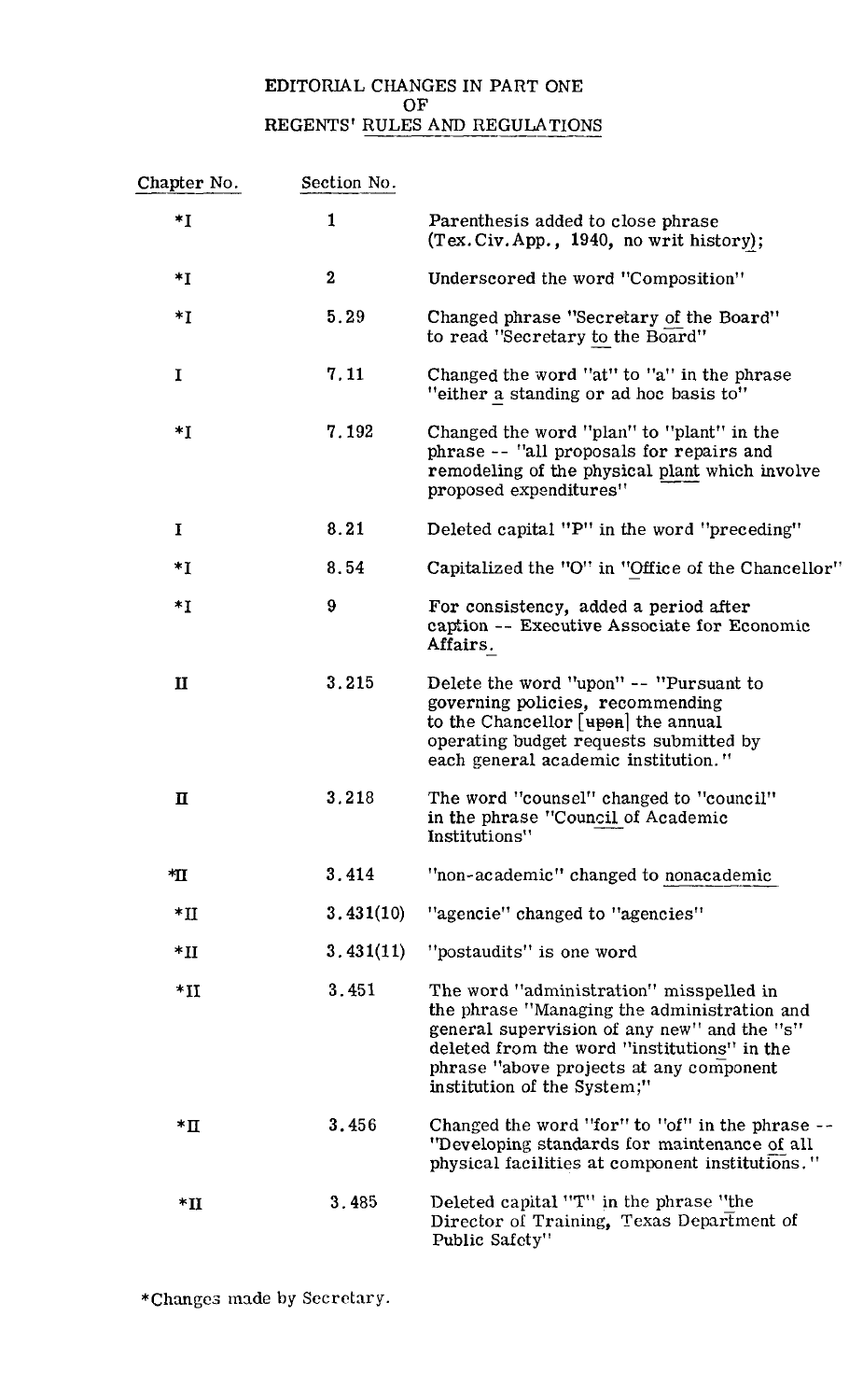| Chapter No <i>.</i> | Section No.        |                                                                                                                                                                                                                                                                                                                                                                                                                                                                                                                                                                     |
|---------------------|--------------------|---------------------------------------------------------------------------------------------------------------------------------------------------------------------------------------------------------------------------------------------------------------------------------------------------------------------------------------------------------------------------------------------------------------------------------------------------------------------------------------------------------------------------------------------------------------------|
| $\mathbf u$         | 3.514              | Delete the word "upon" -- "Recommending"<br>to the Chancellor [upon] the annual operating<br>budget requests submitted by each health<br>institution."                                                                                                                                                                                                                                                                                                                                                                                                              |
| $*$ II              | 5.519              | Changed the word "help" to "health" in the<br>phrase "to health professional groups at the<br>local, state and national levels,"                                                                                                                                                                                                                                                                                                                                                                                                                                    |
| $\mathbf u$         | 3.61               | Change as follows:<br>"Subject to delegation by the Chancellor,<br>the Vice Chancellor for Lands Management<br>and General Counsel is responsible for<br>(a) providing direction and management of<br>the husbandry, utilization, and sale of<br>University (Permanent University Fund)<br>Lands; (b) providing all legal services<br>required by the System and its personnel<br>to insure the proper protection and advance-<br>ment of its interests; and $(c)$ maintaining<br>such management, supervision, and ser-<br>vices at a high level of effectiveness" |
| $*$ II              | 3.615              | Capitalized the "e" in the word "Exploration"                                                                                                                                                                                                                                                                                                                                                                                                                                                                                                                       |
| $\mathbf\Pi$        | 3.61(10)           | Delete the words "both" "and content" in the<br>phrase -- "Approving as to form all contracts<br>and agreements and all amendments to the<br>Regents' Rules and Regulations; and approving<br>as to [beth] form [and-content] all institutional<br>Handbooks of Operating Procedures, whether<br>finally approved or not, and all amendments<br>to such Handbooks."                                                                                                                                                                                                 |
| $\ast \Pi$          | 3.631              | The word "right-of-way" is hyphenated.                                                                                                                                                                                                                                                                                                                                                                                                                                                                                                                              |
| П                   | 3.648              | Delete the words in brackets -- "and<br>approval as to [beth] form [and-centent-ef]<br>all institutional Handbooks of Operating<br>Procedures, and all amendments thereto."                                                                                                                                                                                                                                                                                                                                                                                         |
| $\mathbf{H}$        | 1.6                | Changed to read: "There shall be full<br>compliance with statutory provisions<br>requiring notification to employees."                                                                                                                                                                                                                                                                                                                                                                                                                                              |
| $\mathbf{H}$        | 1.7                | The word "physical" misspelled and corrected.                                                                                                                                                                                                                                                                                                                                                                                                                                                                                                                       |
| $*$ III             | 1.84(b)<br>1.84(c) | Added a comma after the phrase:<br>"If a component determines that it is to the<br>benefit of the institution,"                                                                                                                                                                                                                                                                                                                                                                                                                                                     |
| Ш                   | 3                  | Changed to read as follows:<br>"Where sponsored contracts and grants do<br>not otherwise prohibit or limit the employment<br>of noncitizens, a noncitizen may be employed<br>upon certification by an appropriate adminis-<br>trative officer at the component institution,"                                                                                                                                                                                                                                                                                        |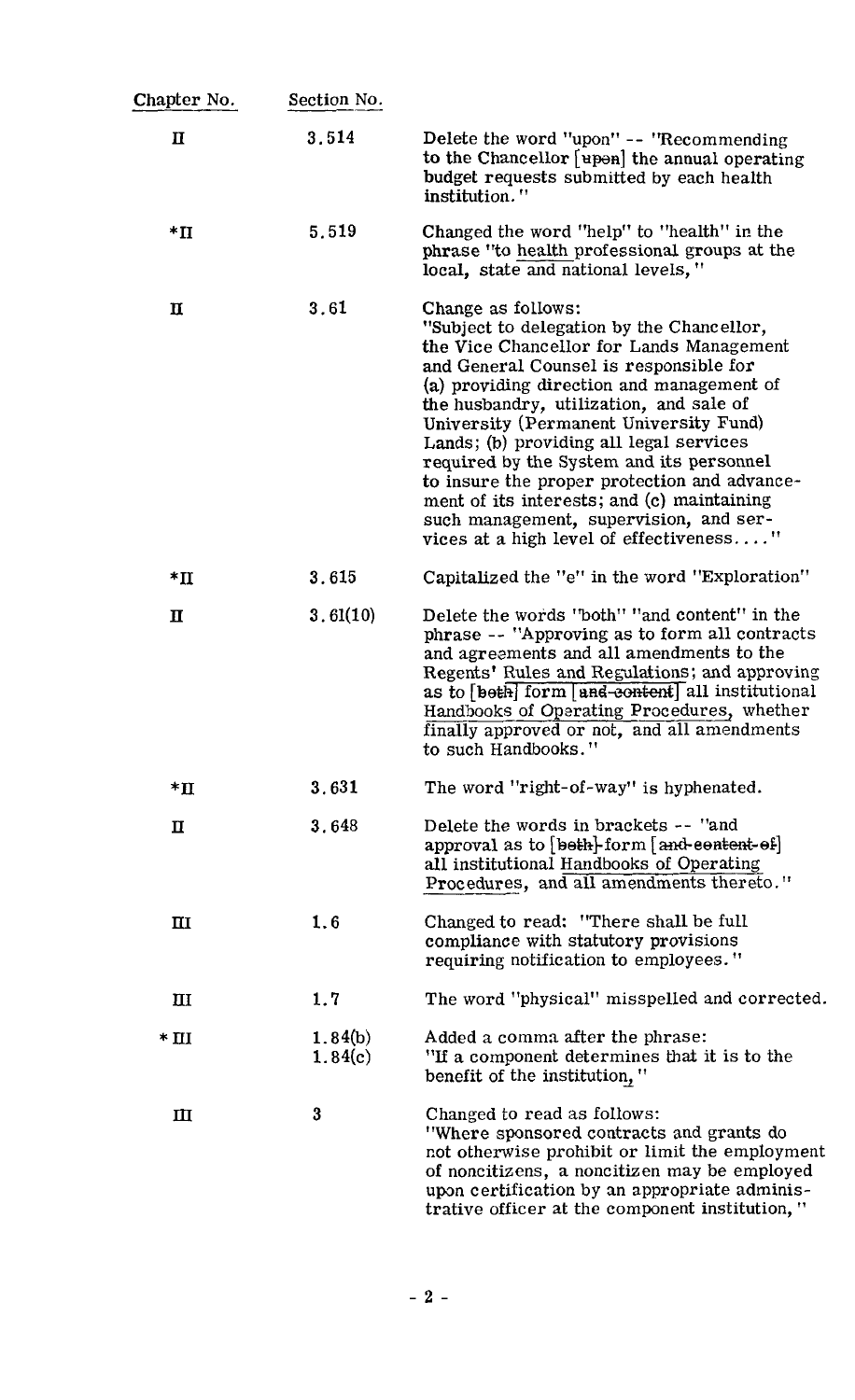| Chapter No.  | Section No.                    |                                                                                                                                                                                                                                                                     |
|--------------|--------------------------------|---------------------------------------------------------------------------------------------------------------------------------------------------------------------------------------------------------------------------------------------------------------------|
| $*$ III      | 5.31                           | The word "of" changed to "or" in the<br>following phrase -- 'the component<br>institution's Personnel Director in the<br>case of classified employees or the chief<br>administrative officer in the case of faculty<br>or nonclassified employees."                 |
| $*$ III      | 6.1<br>6.22, 6.23, 6.24 scored | Handbook of Operating Procedures under-                                                                                                                                                                                                                             |
| $*$ III      | 6.23                           | "non-tenured" changed to "nontenured"                                                                                                                                                                                                                               |
| $*$ III      | 6.7                            | The word "Operation" changed to "Operating"<br>in Handbook of Operating Procedures                                                                                                                                                                                  |
| $\mathbf{H}$ | 7.4                            | Changed the word "University" to<br>"institution"                                                                                                                                                                                                                   |
| $\mathbf{I}$ | 9                              | Change caption to read as follows:<br>"Acquaintance with, Conformity to,<br>Availability and Improvement of<br>Regulations."                                                                                                                                        |
| $*III$       | 9.1                            | Handbook of Operating Procedures<br>underscored                                                                                                                                                                                                                     |
| $\mathbf{H}$ | 13.1                           | the word "real" changed to "nonacademic"<br>in the following phrase:<br>"The consideration to the System of such<br>activity is the improvement of the individual<br>by virtue of his continuing contact with<br>nonacademic problems in the nonacademic<br>world." |
| $*$ III      | 22.1, 22.2                     | Capitalized the "S" in the phrase (See Part<br>Two hereof).                                                                                                                                                                                                         |
| $*$ III      | 24.12                          | The word "similarly" misspelled and<br>corrected                                                                                                                                                                                                                    |
| $*$ III      | 31.4                           | "non-renewal" is one word -- "nonrenewal"                                                                                                                                                                                                                           |
| $*_{VI}$     | 2.5                            | The word "responsible" misspelled and<br>corrected                                                                                                                                                                                                                  |
| $*_{VI}$     | 3.(11)                         | the phrase "the accused student shall be given<br>at least 10 (ten)" was changed to read "the<br>accused student shall be given at least ten (10)"                                                                                                                  |
| $*_{VI}$     | 6.6                            | "Notwithstanding" misspelled and corrected                                                                                                                                                                                                                          |
| $*_{VI}$     | 6.61                           | The word "bases" changed to "basis"                                                                                                                                                                                                                                 |
| $*_{VI}$     | 7.24                           | Handbook of Operating Procedures instead<br>of Handbook for Operating Procedures                                                                                                                                                                                    |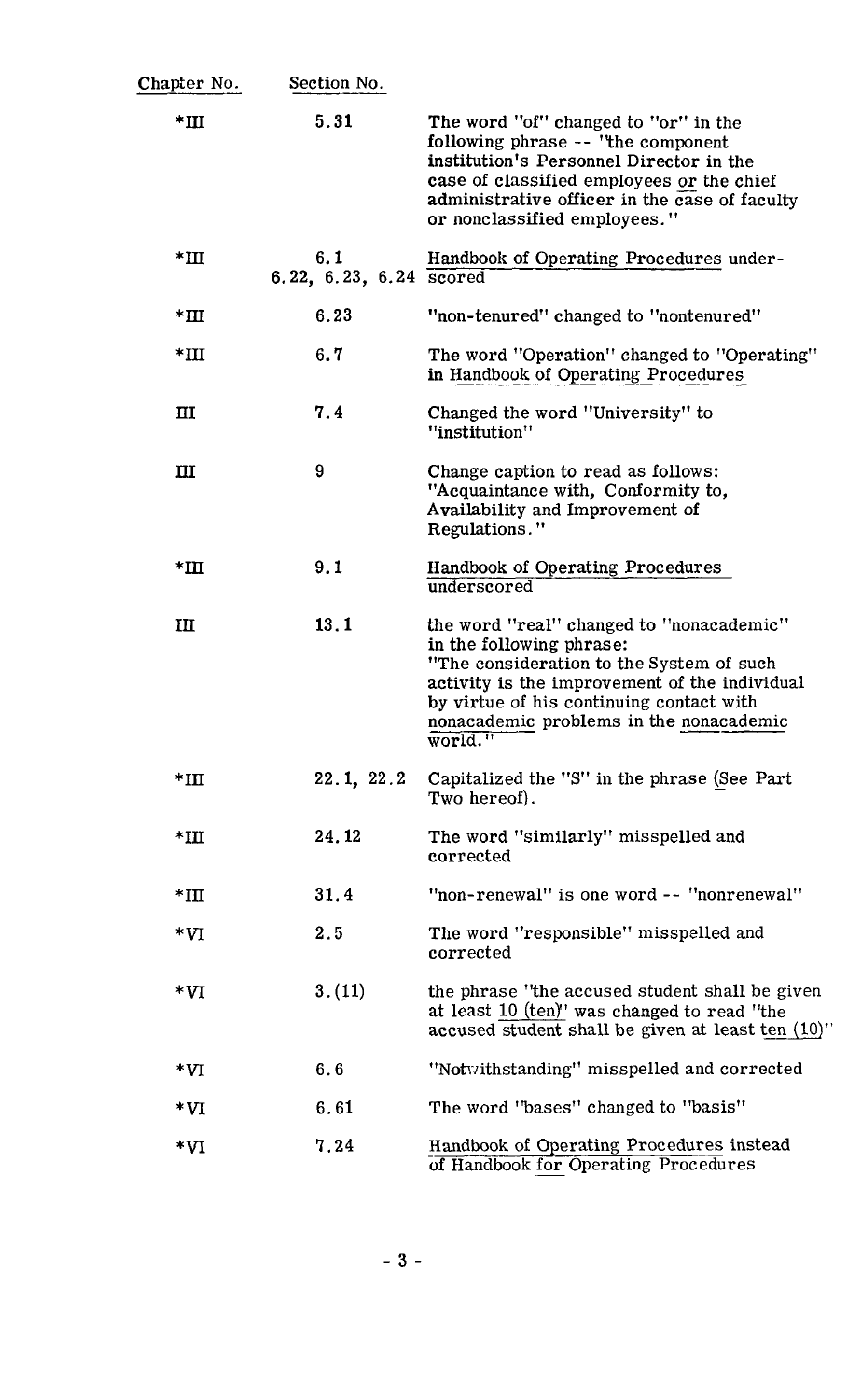### OFFICE OF THE BOARD OF REGENTS

### **MEMORANDUM**

**PATE** March 8, 1979

**m:** Chancellor E. D. Walker

**FROM:** Betty Anne Thedford

**SUBJECT:** Regents' Rules and Regulations, Part One

I am enclosing the Regents' Rules and Regulations, Part One as revised and as amended at the Regents' meeting on February 9, 1979. It is to be substituted for the copy that you now have.

Report to this office immediately if you find any pages that are missing or assembled incorrectly so that you may be furnished with the necessary substitutes or additions.

I am now in the process of making editorial changes in Part Two and hope to distribute same at an early date.

T:lml Enclosures - 16\* copies

\*According to our records, the last approved list of those to receive the Rules and Regulations included the following:

Chancellor Vice President for Academic Affairs Vice President for Health Affairs Executive Director for Investments, Trusts and Lands Vice President for Operations Vice President for Administration Director for Public Affairs Director of Facilities Planning and Construction Comptroller Budget Director Vice President and General Counsel for the System System Personnel Director Director of Police Vice President for Business Affairs Director for Special Services Director for Development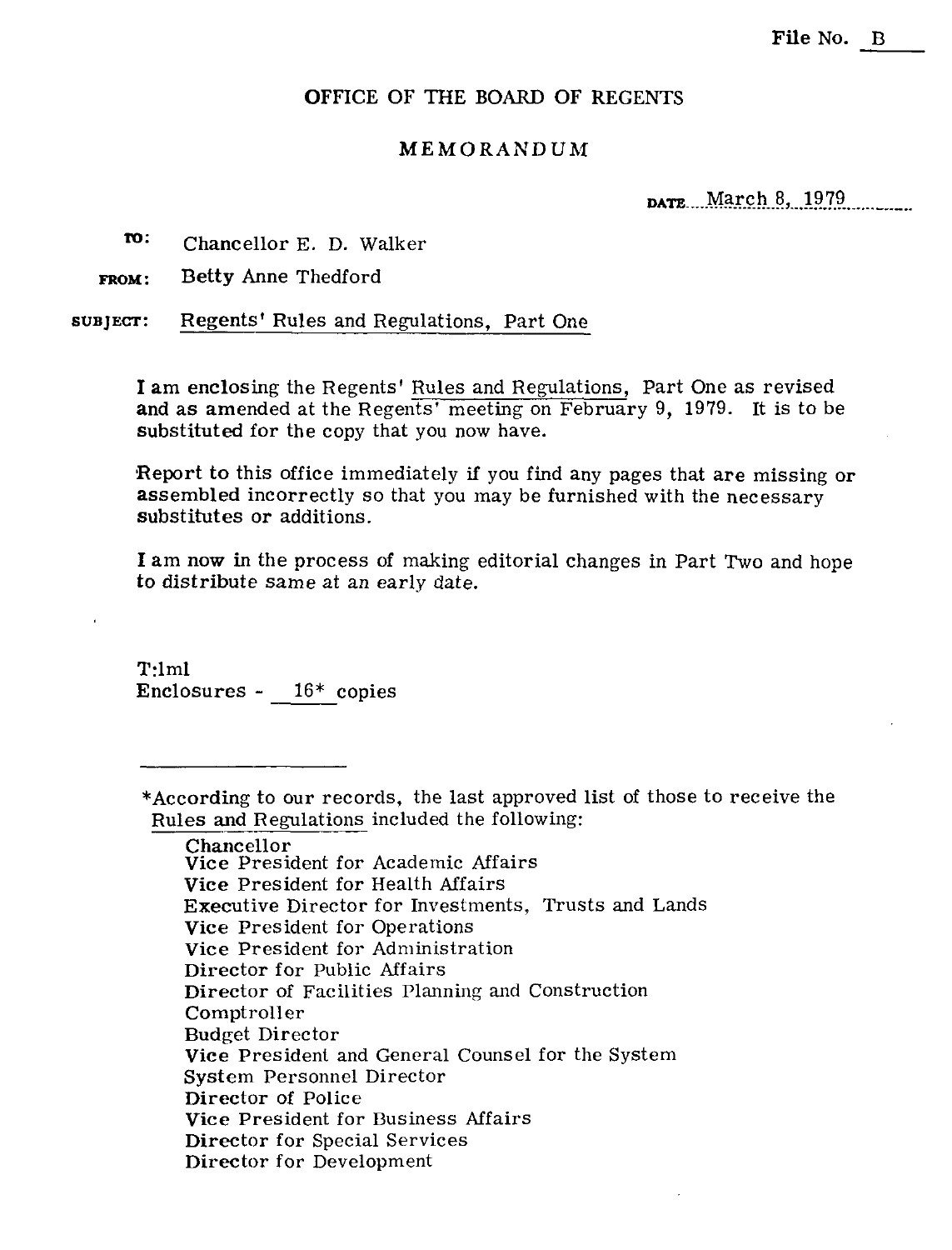## **OFFICE OF THE BOARD OF REGENTS**

## **MEMORANDUM**

DATE March 8, 1979

**m:** President Wendell H. Nedderman

Betty Anne Thedford **FROM:** 

**SUBJECT:** Regents' Rules and Regulations, Part One

I am enclosing the Regents' Rules and Regulations, Part One as revised **and** as amended at the Regents' meeting on February 9, 1979. It is to be substituted for the copy that you now have.

Report to this office immediately if you find any pages that are missing or assembled incorrectly so that you may be furnished with the necessary substitutes or additions.

**I** am now in the process of making editorial changes in Part Two and hope to distribute same at an early date.

T:lml Enclosures - 15 copies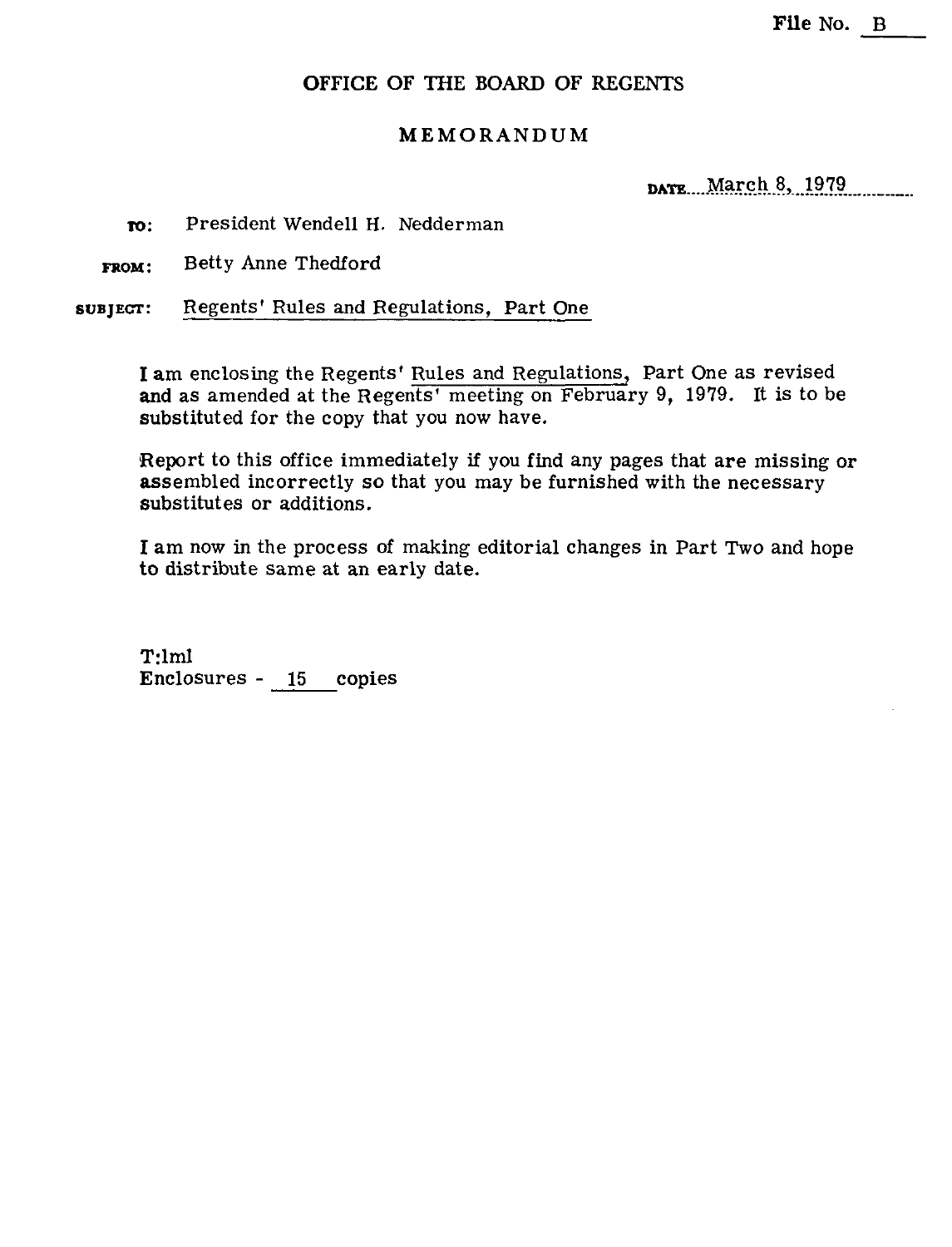## **OFFICE** OF THE BOARD OF REGENTS

## MEMORANDUM

**DATE... March 8, 1979** 

 $TO:$ President Lorene L. Rogers

**m~:** Betty Anne Thedford

**SUBJECT:** Regents' Rules and Regulations, Part One

I am enclosing the Regents' Rules and Regulations, Part One as revised and as amended at the Regents' meeting on February 9, 1979. It is to be substituted for the copy that you now have.

Report to this office immediately if you find any pages that are missing or assembled incorrectly so that you may be furnished with the necessary substitutes or additions.

I am now in the process of making editorial changes in Part Two and hope to distribute same at an early date.

**T:lml**  Enclosures - 240 copies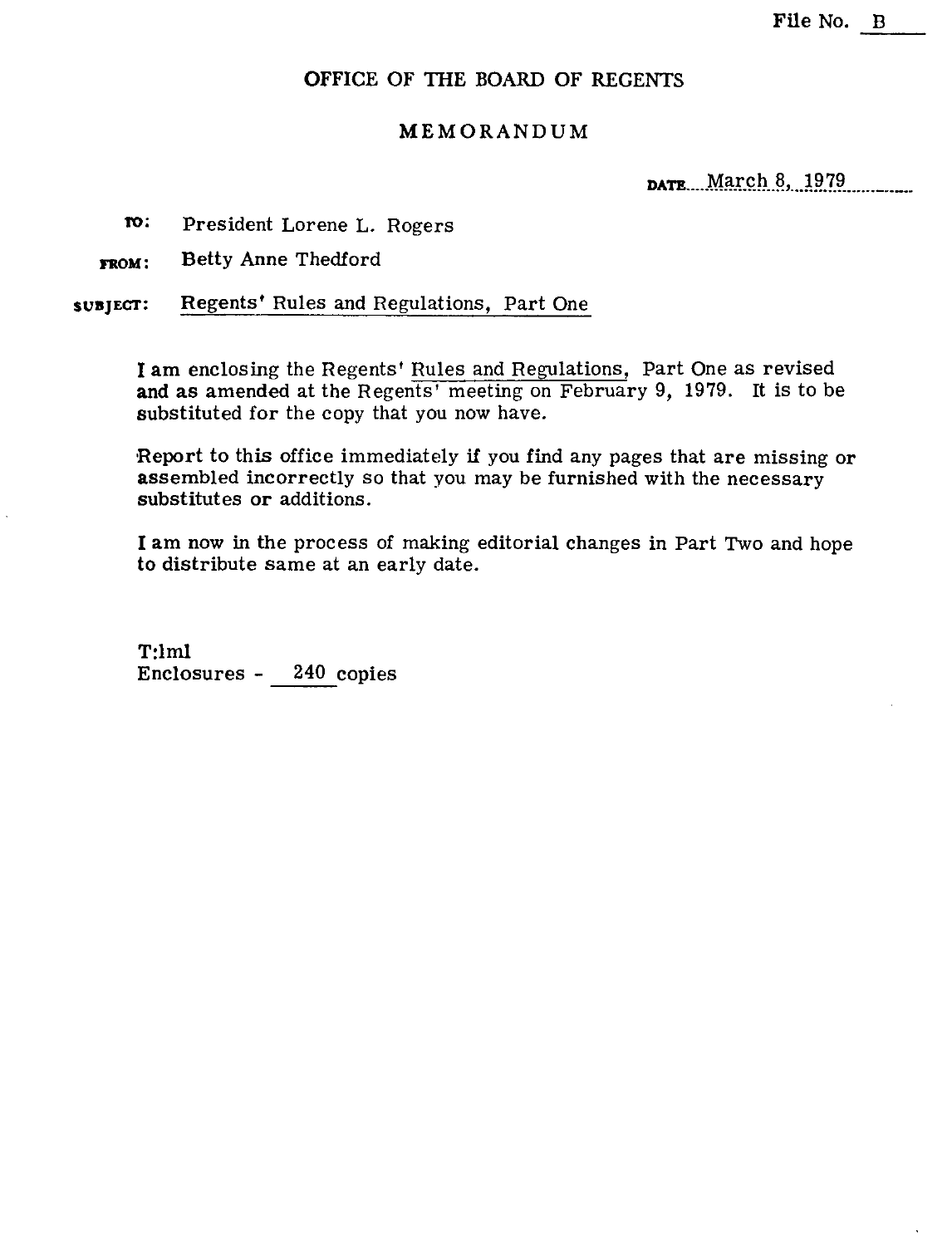# OFFICE OF THE BOARD OF **REGENTS**

# MEMORANDUM

DATE March 8, 1979

**ro:** President Bryce Jordan

**FROM:** Betty Anne Thedford

**subjecr:** Regents' Rules and Regulations, Part One

I am enclosing the Regents' Rules and Regulations, Part One as revised **and** as amended at the Regents' meeting on February 9, 1979. It is to be substituted for the copy that you now have.

Report to this office immediately if you find any pages that are missing or assembled incorrectly so that you may be furnished with the necessary substitutes or additions.

I am now in the process of making editorial changes in Part Two and hope to distribute same at an early date.

T:lml Enclosure - one copy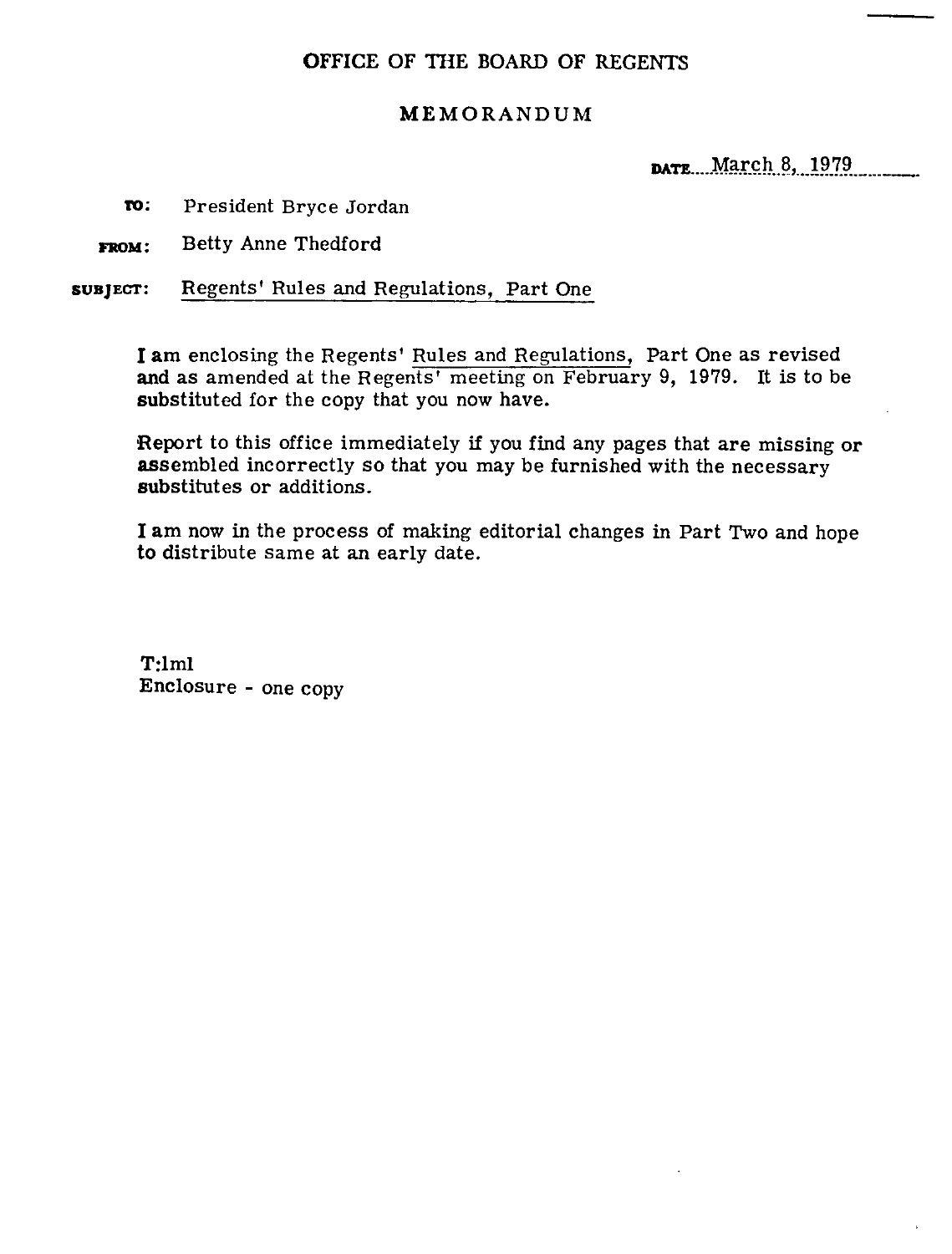## **OFFICE** OF THE BOARD OF **REGENTS**

## MEMORANDUM

DATE March 8, 1979

**To:** President Arleigh B. Templeton

**FROM:** Betty Anne Thedford

**suajEcT:** Regents' Rules and Regulations, Part One

I am enclosing the Regents' Rules and Regulations, Part One as revised and as amended at the Regents' meeting on February 9, 1979. It is to be substituted for the copy that you now have.

Report to this office immediately if you find any pages that are missing or assembled incorrectly so that you may be furnished with the necessary substitutes or additions.

I am now in the process of making editorial changes in Part Two and hope to distribute same at an early date.

T:lml Enclosures - **33** copies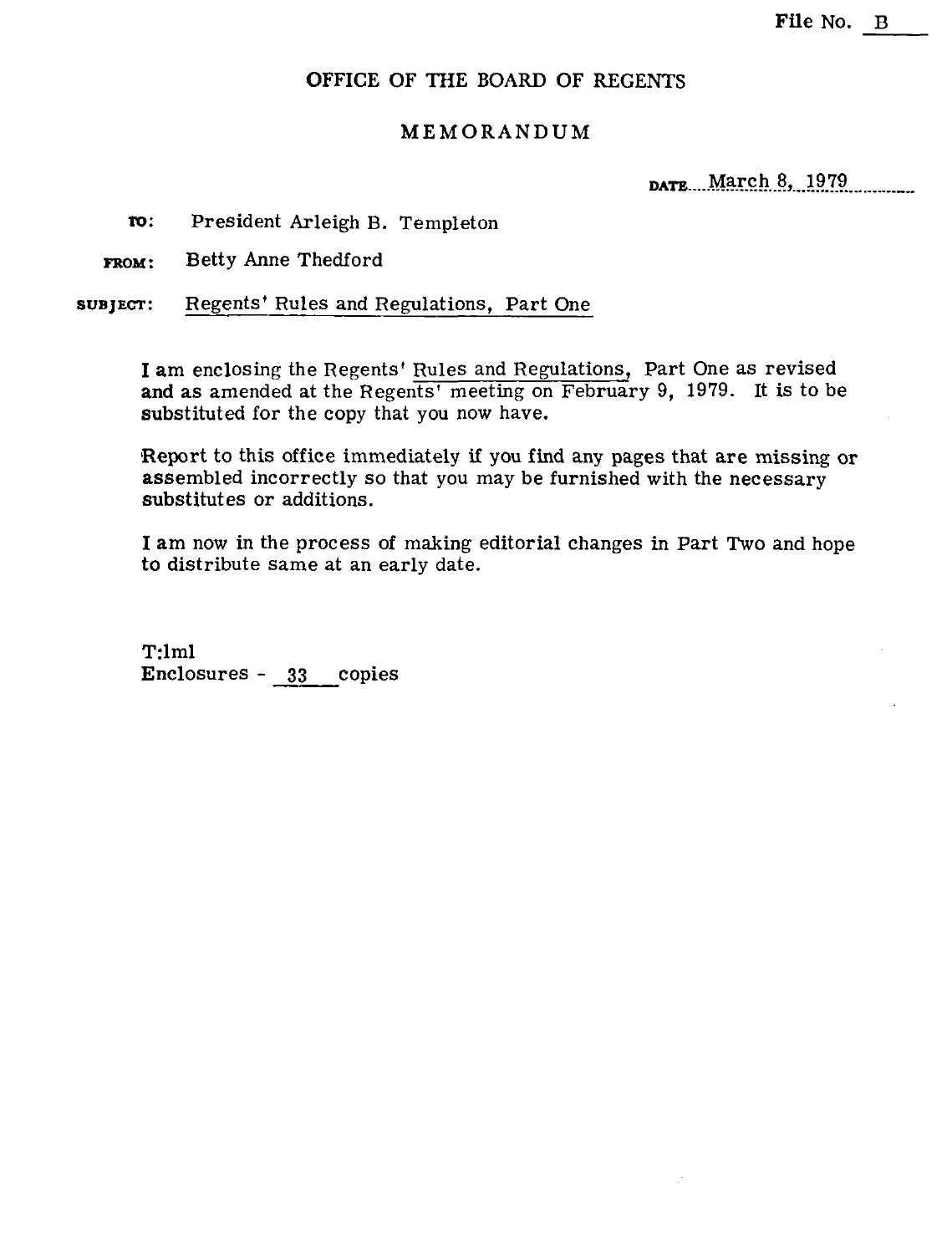## **OFFICE OF THE BOARD OF REGENTS**

# **MEMORANDUM**

**pare** March 8, 1979

- **m:** President V. R. Cardozier
- **FROM:** Betty Anne Thedford

**SUBJECF:** Regents' Rules and Regulations, Part One

I am enclosing the Regents' Rules and Regulations, Part One as revised and as amended at the Regents' meeting on February 9, 1979. It is to be substituted for the copy that you now have.

Report to this office immediately if you find any pages that are missing or assembled incorrectly so that you may be furnished with the necessary substitutes or additions.

I am now in the process of making editorial changes in Part Two and hope to distribute same at an early date.

T:lml Enclosure - one copy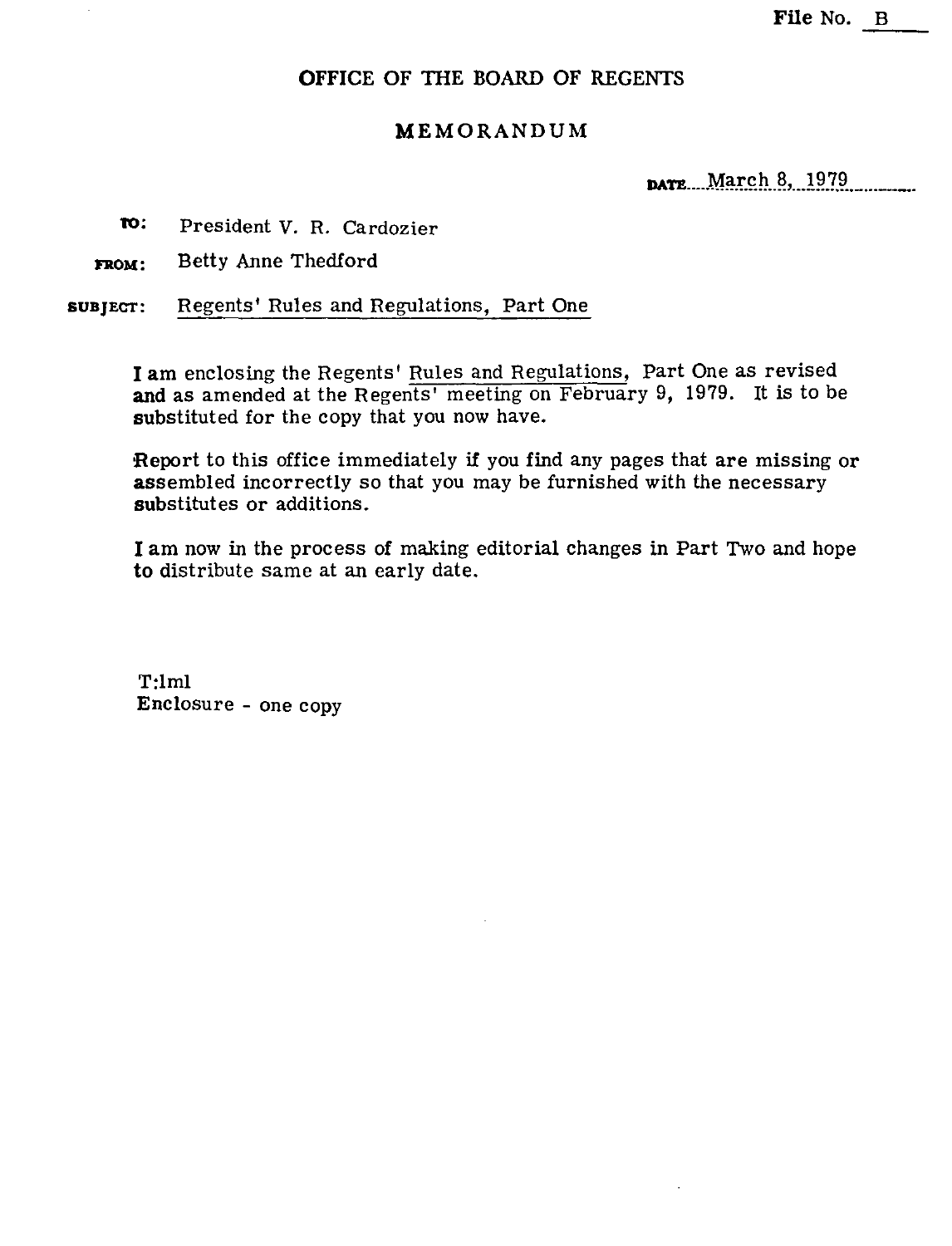## OFFICE OF THE BOARD OF REGENTS

### MEMORANDUM

DATE. March 8, 1979

**TO:** President James W. Wagener

FROM: Betty Anne Thedford

subject: Regents' Rules and Regulations, Part One

I am enclosing the Regents' Rules and Regulations, Part One as revised and as amended at the Regents' meeting on February 9, 1979. It is to be substituted for the copy that you now have.

Report to this office immediately if you find any pages that are missing or assembled incorrectly so that you may be furnished with the necessary substitutes or additions.

I am now in the process of making editorial changes in Part Two and hope to distribute same at an early date.

T:lml Enclosures - **6** copies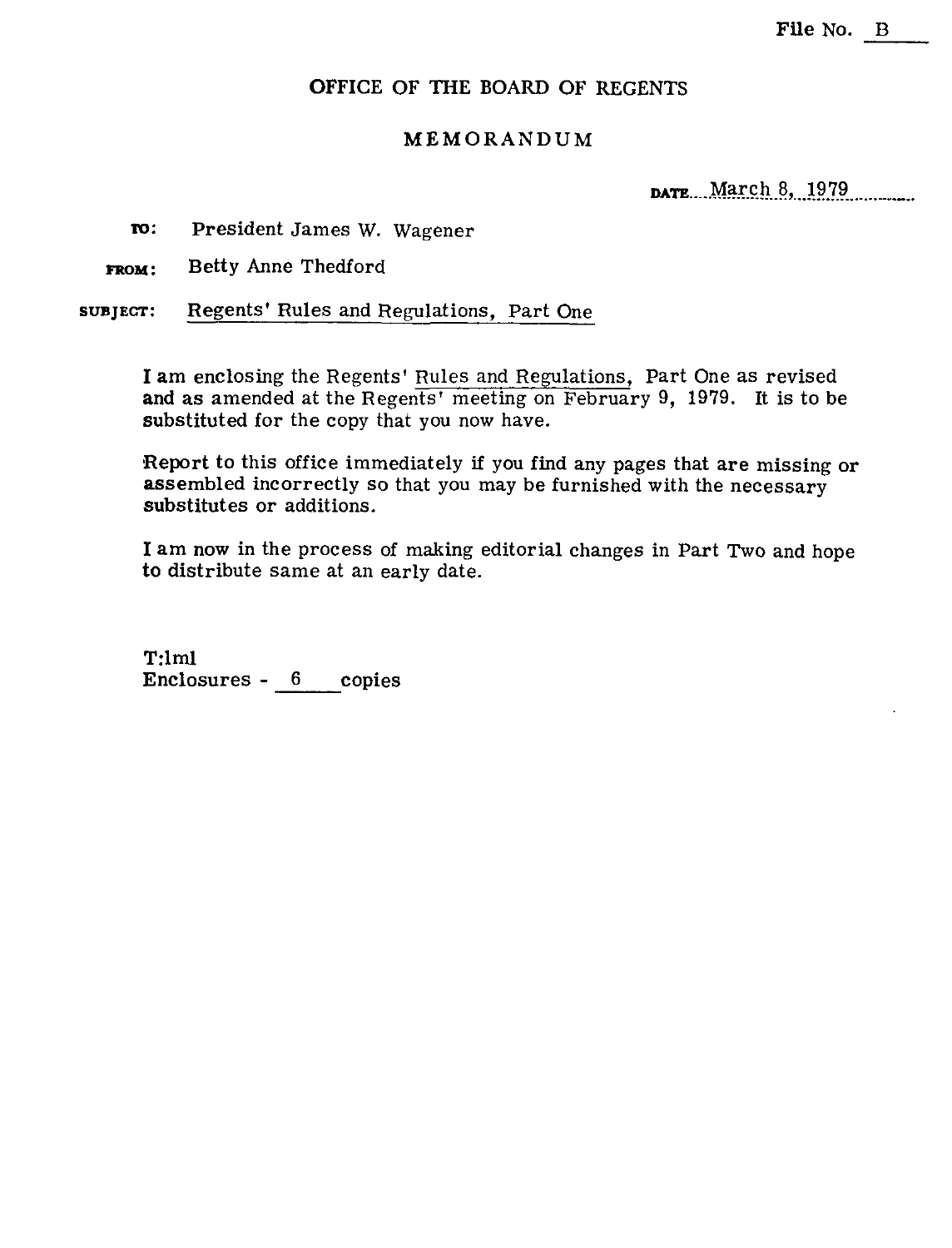rue no. D

# **OFFICE OF THE** BOARD **OF REGENTS**

# **MEMORANDUM**

**DATE** March 8, 1979

- **ro:** Executive Director Jack Maguire
- **FROM:** Betty Anne Thedford

**subject:** Regents' Rules and Regulations, Part One

**1** am enclosing the Regents' Rules and Regulations, Part One as revised and as amended at the Regents' meeting on February 9, 1979. It is to be substituted for the copy that you now have.

Report to this office immediately if you find any pages that are missing or assembled incorrectly so that you may be furnished with the necessary substitutes or additions.

I am now in the process of making editorial changes in Part Two and hope to distribute same at an early date.

T:lml Enclosure - one copy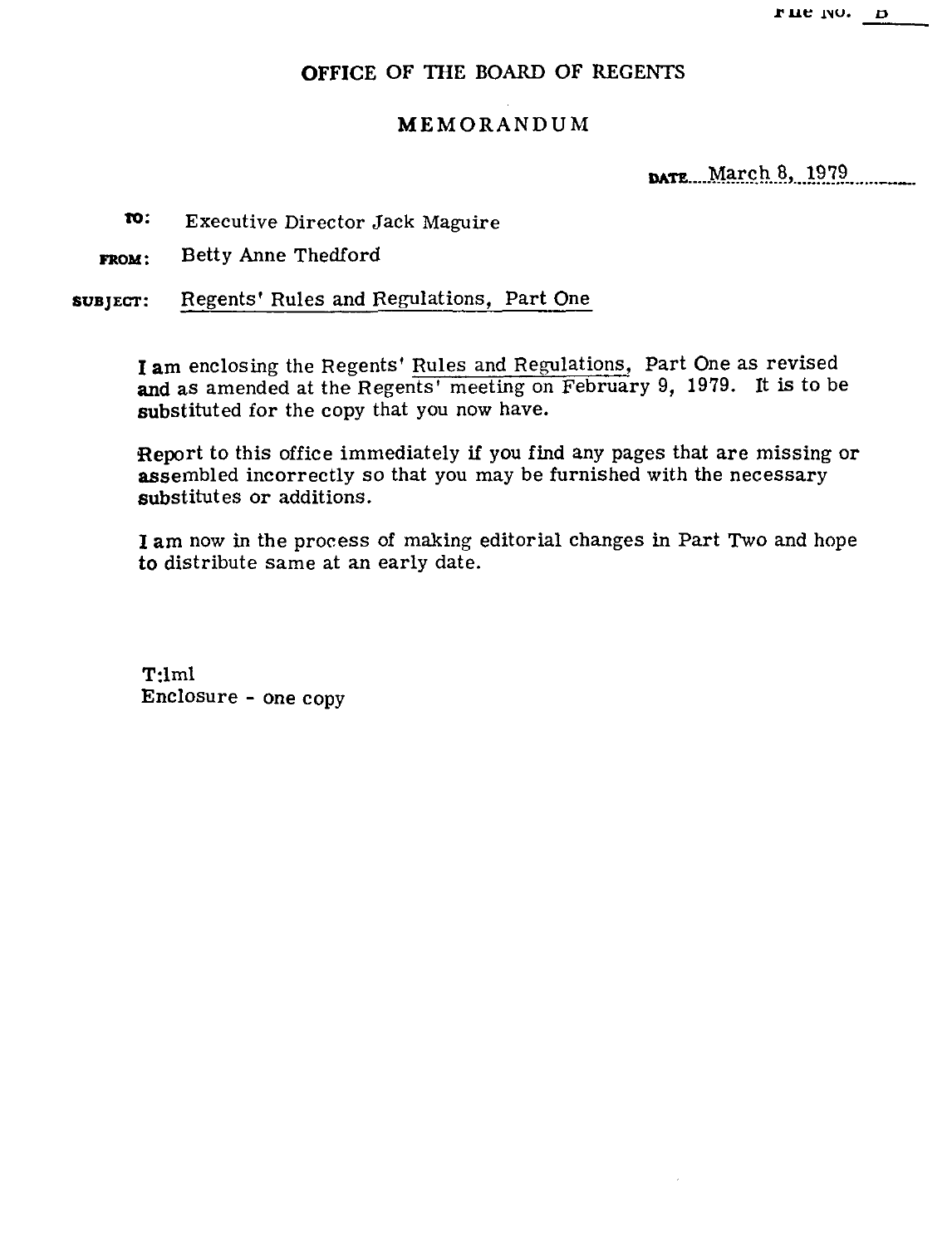## **OFFICE OF THE BOARD OF REGENTS**

### **MEMORANDUM**

**DATE** March 8, 1979

President Charles C. Sprague

**ro:** President Charles C.<br>**FROM:** Betty Anne Thedford

SUBJECT: Regents' Rules and Regulations, Part One

I am enclosing the Regents' Rules and Regulations, Part One as revised and as amended at the Regents' meeting on February 9, 1979. It is to be substituted for the copy that you now have.

Report to this office immediately if you find any pages that are missing or assembled incorrectly so that you may be furnished with the necessary substitutes or additions.

I am now in the process of making editorial changes in Part Two and hope to distribute same at an early date.

T:lml Enclosures - **3** copies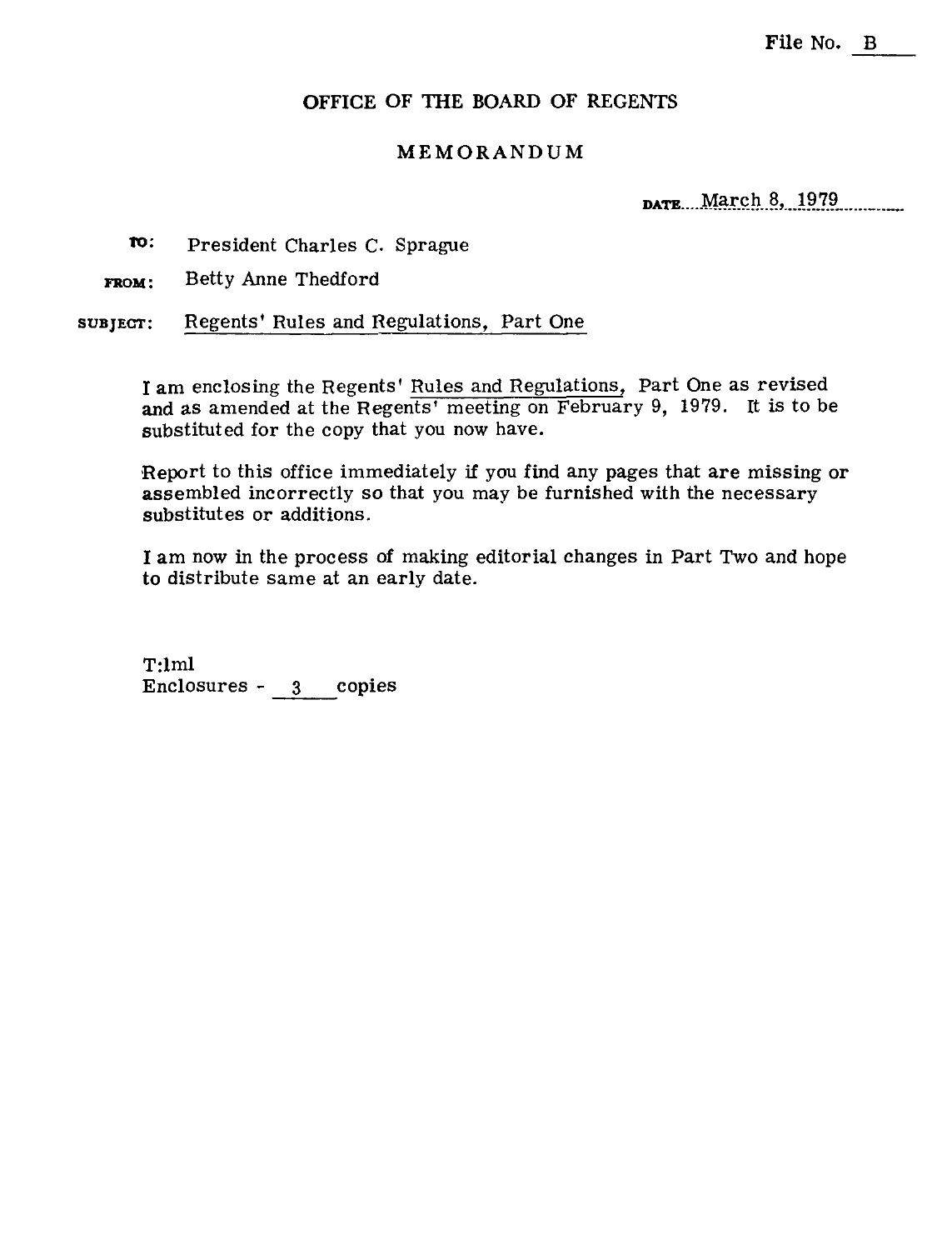## OFFICE OF THE BOARD OF REGENTS

## MEMORANDUM

**DATE... March 8, 1979** 

- **ro:** President William C. Levin
- **FROM:** Betty Anne Thedford

**subject:** Regents' Rules and Regulations, Part One

I am enclosing the Regents' Rules and Regulations, Part One as revised and as amended at the Regents' meeting on February 9, 1979. It is to be substituted for the copy that you now have.

Report to this office immediately if you find any pages that are missing or assembled incorrectly so that you may be furnished with the necessary substitutes or additions.

I am now in the process of making editorial changes in Part Two and hope to distribute same at an early date.

T:lml Enclosures - 12 copies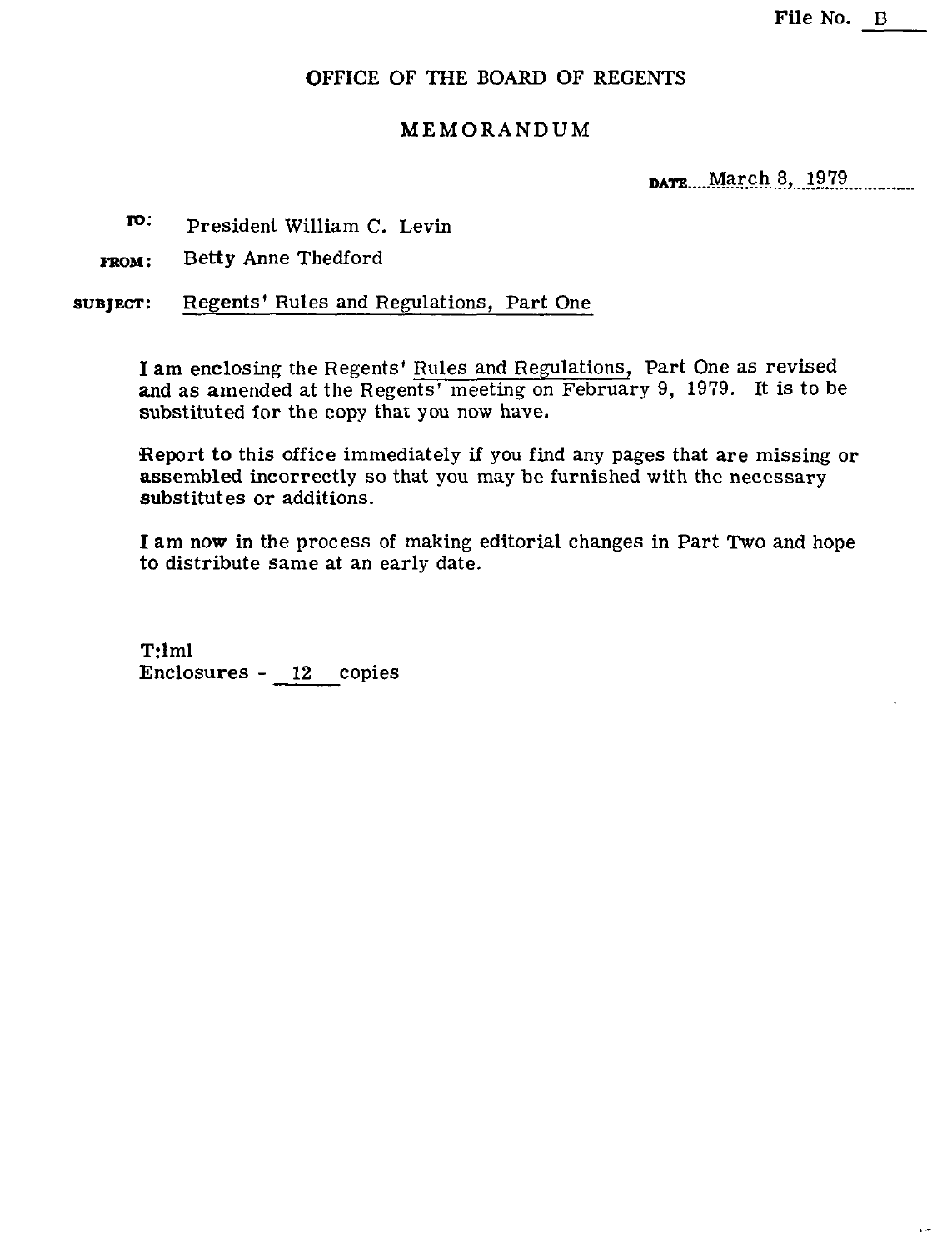## OFFICE OF THE BOARD OF **REGENTS**

### MEMORANDUM

**DATE** March 8, 1979

**m:** President Roger J. Bulger

**FROM:** Betty Anne Thedford

**SUBJECT:** Regents' Rules and Regulations, Part One

I am enclosing the Regents' Rules and Regulations, Part One as revised and as amended at the Regents' meeting on February 9, 1979. It is to be substituted for the copy that you now have.

Report to this office immediately if you find any pages that are missing or assembled incorrectly so that you may be furnished with the necessary substitutes or additions.

I am now in the process of making editorial changes in Part Two and hope to distribute same at an early date.

T:lml Enclosures - **13** copies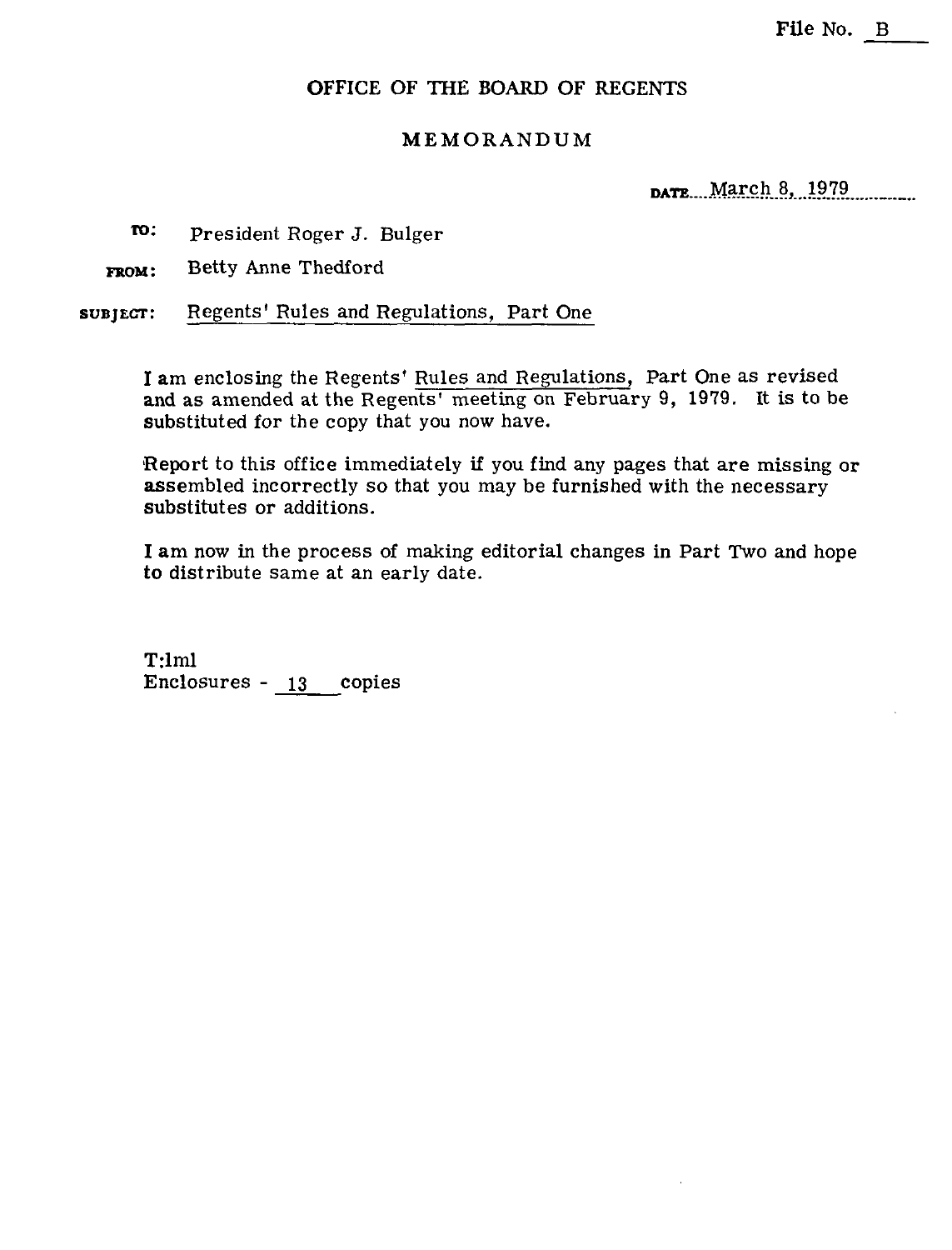## **OFFICE OF THE BOARD OF REGENTS**

## **MEMORANDUM**

DATE. March 8, 1979

**fo:** President Frank Harrison

**FROM:** Betty Anne Thedford

**subject:** Regents' Rules and Regulations, Part One

I am enclosing the Regents' Rules and Regulations, Part One as revised and as amended at the Regents' meeting on February 9, 1979. It is to be substituted for the copy that you now have.

Report to this office immediately if you find any pages that are missing or assembled incorrectly so that you may be furnished with the necessary substitutes or additions.

**I** am now in the process of making editorial changes in Part Two and hope to distribute same at an early date.

T:lml Enclosures - **3** copies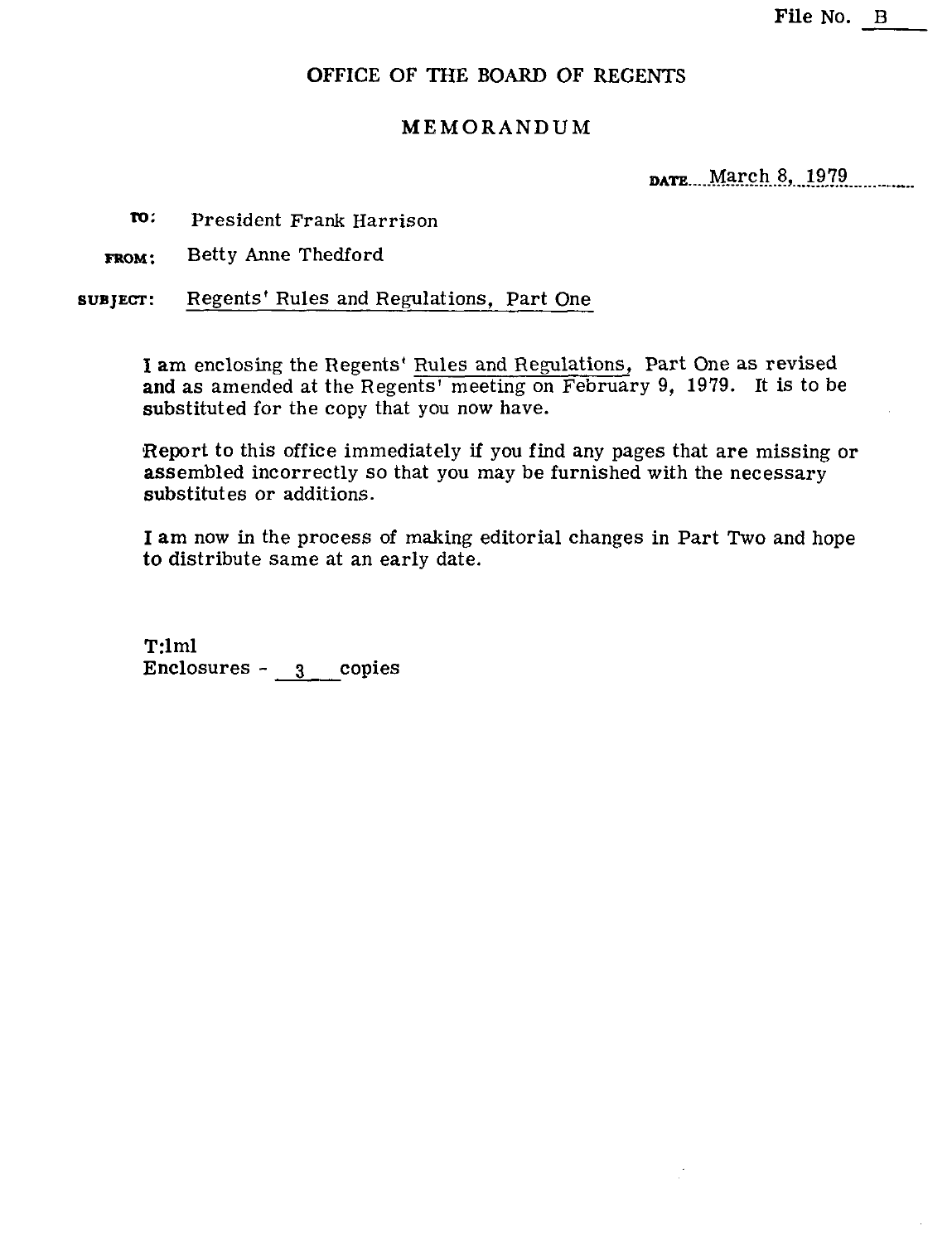## **OFFICE OF** THE **BOARD** OF **REGENTS**

## **MEMORANDUM**

**DATE** March 8, 1979

**m:** President Charles **A.** LeMaistre

**FROM:** Betty Anne Thedford

**subject:** Regents' Rules and Regulations, Part One

I am enclosing the Regents' Rules and Regulations, Part One as revised and as amended at the Regents' meeting on February 9, 1979. It is to be substituted for the copy that you now have.

Report to this office immediately if you find any pages that are missing or assembled incorrectly so that you may be furnished with the necessary substitutes or additions.

I am now in the process of making editorial changes in Part Two and hope **to** distribute same at an early date.

T:lml Enclosures - 5 copies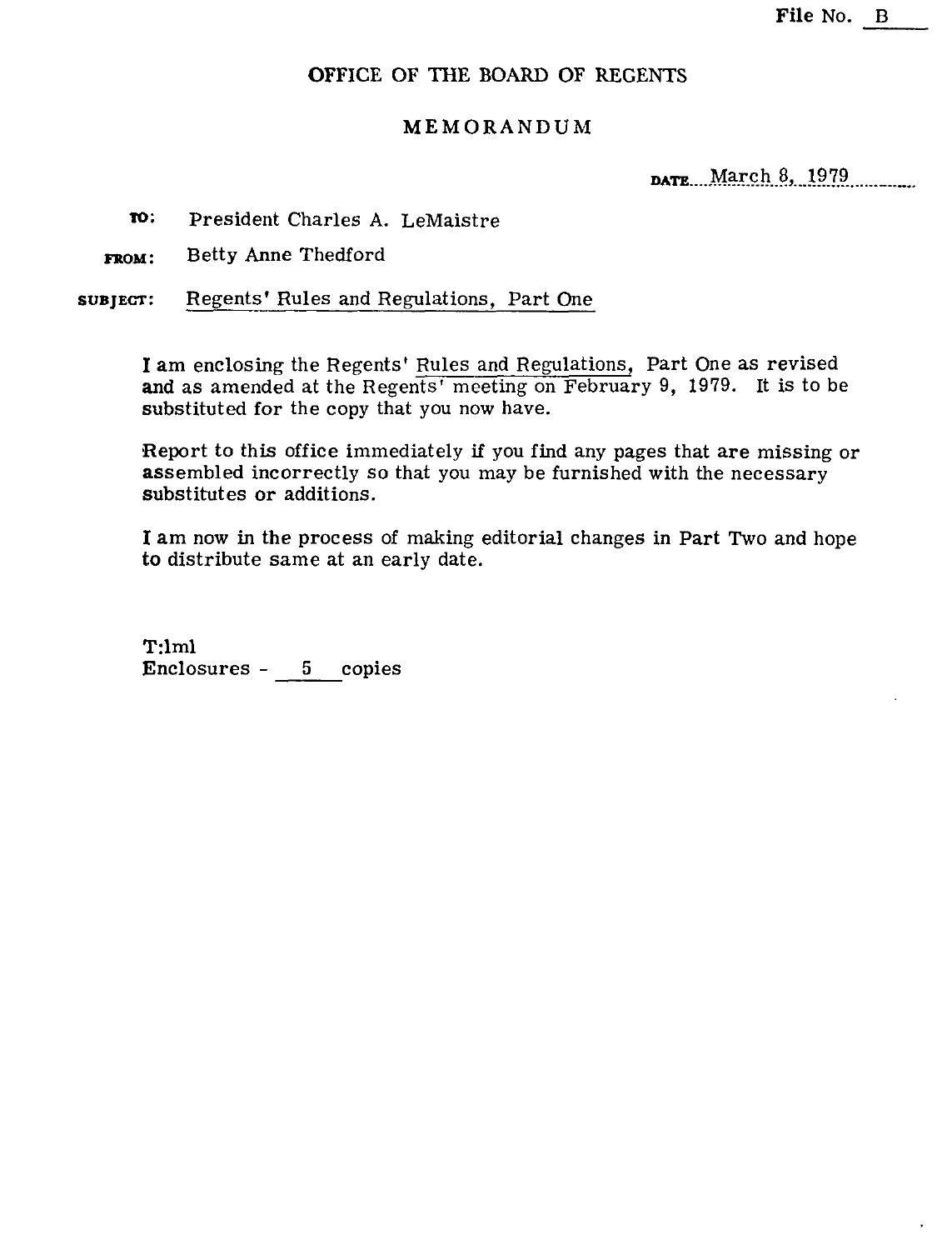## OFFICE OF THE BOARD OF REGENTS

## MEMORANDUM

DATE March 8, 1979

- **m:** Dr. George Hurst
- FROM: Betty Anne Thedford

**SUBJECT:** Regents' Rules and Regulations, Part One

**I** am enclosing the Regents' Rules and Regulations, Part One as revised and as amended at the Regents' meeting on February 9, 1979. It is to be substituted for the copy that you now have.

Report to this office immediately if you find any pages that are missing or assembled incorrectly so that you may be furnished with the necessary substitutes or additions.

I am *now* in the process of making editorial changes in Part Two and hope to distribute same at an early date.

T:lml Enclosures - 2 copies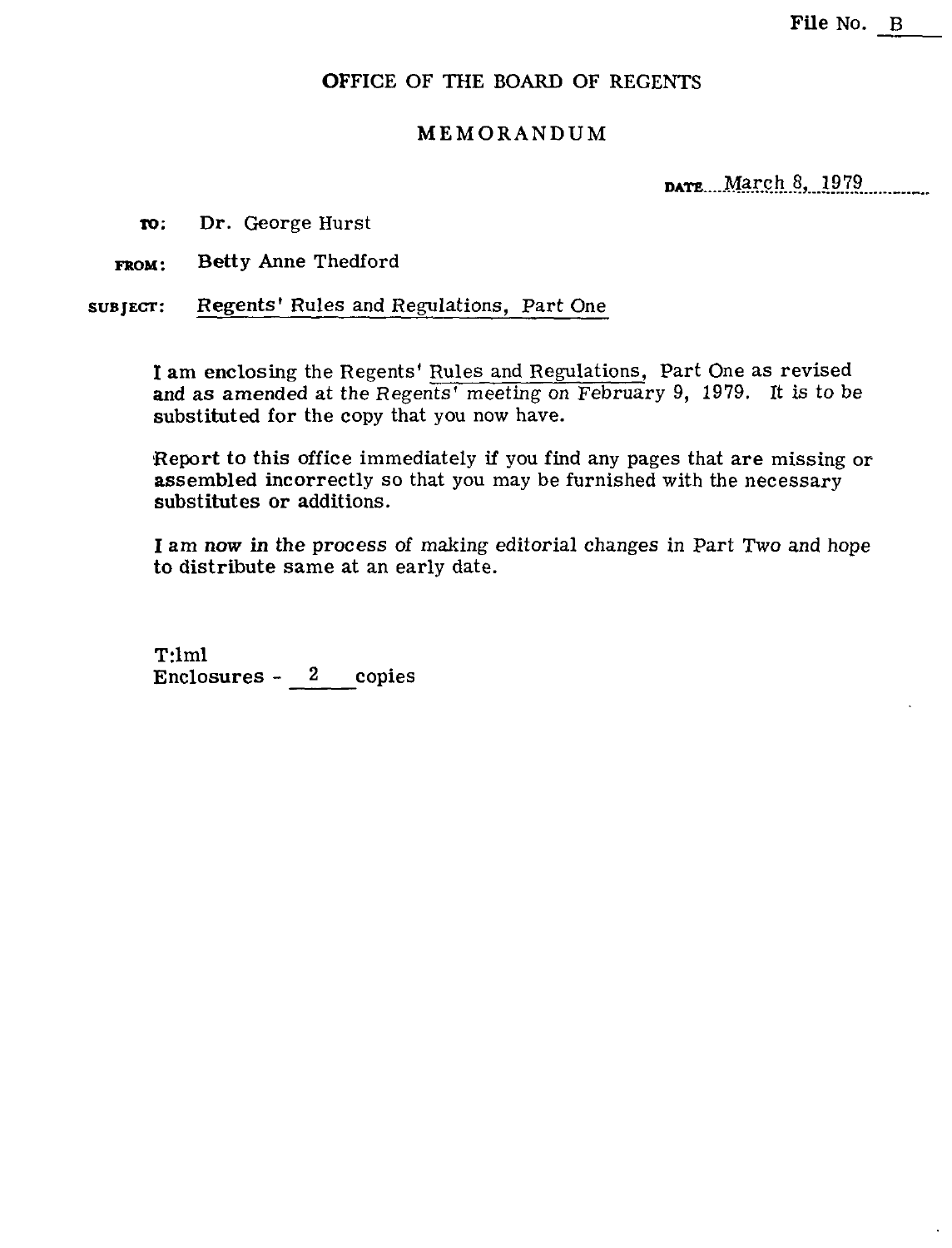

Ľ File No.

#### **BOARD OF REGENTS of**  THE UNIVERSITY OF TEXAS SYSTEM

BETTY ANNE THEOFORD, SECRETARY **BOX N** AUSTIN, TEXAS 78712

March 15, 1979

Dr. Kenneth H. Ashworth commissioner, Coordinating Board, Texas College and University System **P.** 0. Box 12788, Capitol Station Austin, Texas 78711

Dear Dr. Ashworth:

Enclosed are revised copies of the Regents' Rules and Regulations, Parts One and Two:

osed are revised copies of the Regents' <u>Rules and Read and Two:</u><br> **Part One, Revised and Amended February 9, 1979**<br> **Part Two, Revised December 1, 1978 and Amended** Revised December 1, 1978 and Amended February 9, 1979

These should replace the copies of the Regents' Rules and Regulations previously furnished to your office.

Three copies of each part are enclosed: One for your office, one for the Legislative Budget Board, and one for the Governor.

Sincerely pours,

T:ln1l Enclosures **(3** sets)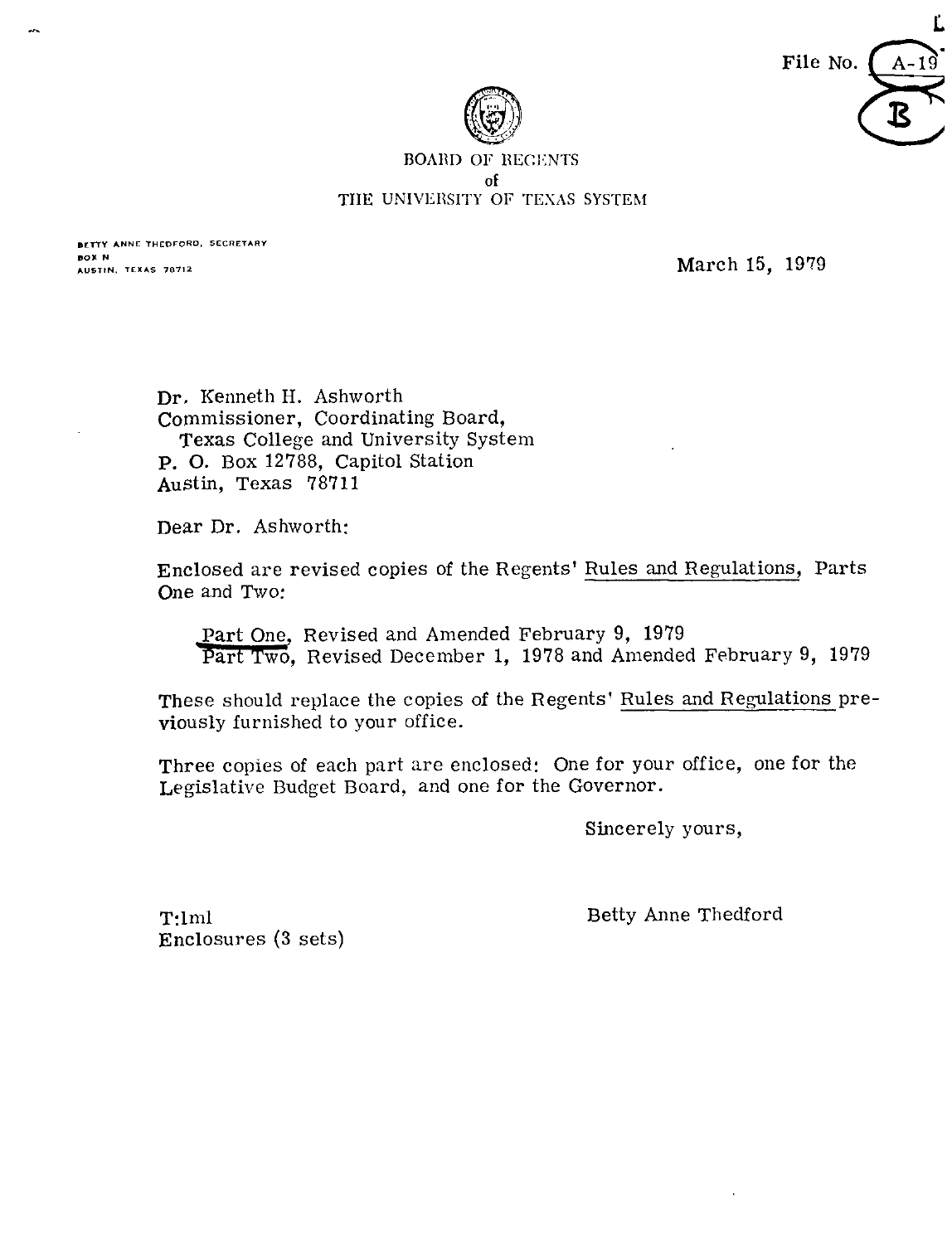

 $\tilde{\mathsf{L}}$ 



#### **BOARD OF REGENTS** of THE UNIVERSITY OF TEXAS SYSTEM

BETTY ANNE THEDFORD, SECRETARY **BOX N** AUSTIN, TEXAS 78712

March 15, 1979

Mr. James R. Sanders Legislative Reference Librarian Second Floor, Capitol **Austin.** Texas 78711

Dear Mr. Sanders:

Enclosed is a revised copy of the Regents' Rules and Regulations, Parts One and Two:

Part One. Revised and Amended February 9, 1979 Part Two. Revised December 1, 1978 and Amended February 9, 1979

This revised copy should replace the Regents' Rules and Regulations you now have in your office.

Sincerely yours,

T:lml Enclosure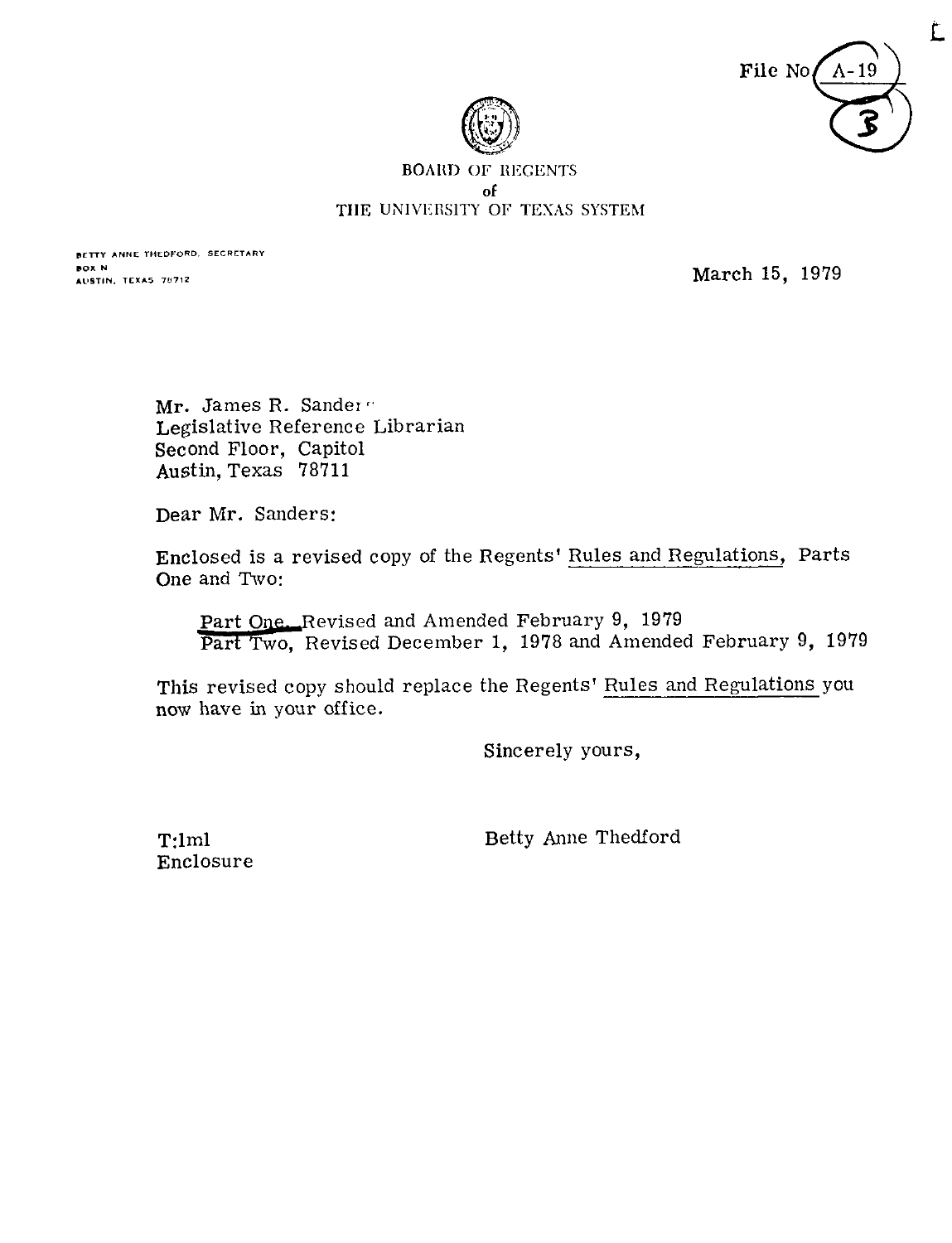



### **BOARD OF REGENTS** of THE UNIVERSITY OF TEXAS SYSTEM

**BETTY ANNE THEDFORD. SECRETARY BOX N**<br>AUSTIN, TEXAS 78712

**March 15, 1979** 

Mr. Ronnie Thomas Assistant State Auditor Main Building 306

Dear Mr. Thomas:

Enclosed is a revised copy of the Regents' Rules and Regulations, Parts One and Two: moreover 1, 1978<br>
1979<br>
1979<br>
1979<br>
1979<br>
1977 Tart Two, Revised December 1, 1978<br>
1979<br>
1979<br>
1979<br>
1977 Tart Two, Revised December 1, 1978<br>
2019<br>
1979<br>
1979<br>
1979<br>
1979<br>
1979<br>
1979<br>
1979<br>
1979<br>
1979<br>
1979<br>
1979<br>
1979<br>
19

Part One, Revised and Amended February 9, 1979<br>Part Two, Revised December 1, 1978 and Amended February 9, 1979

This revised copy should replace the Regents' Rules and Regulations you now have in your office.

Sincerely yours,

T:lml Enclosure